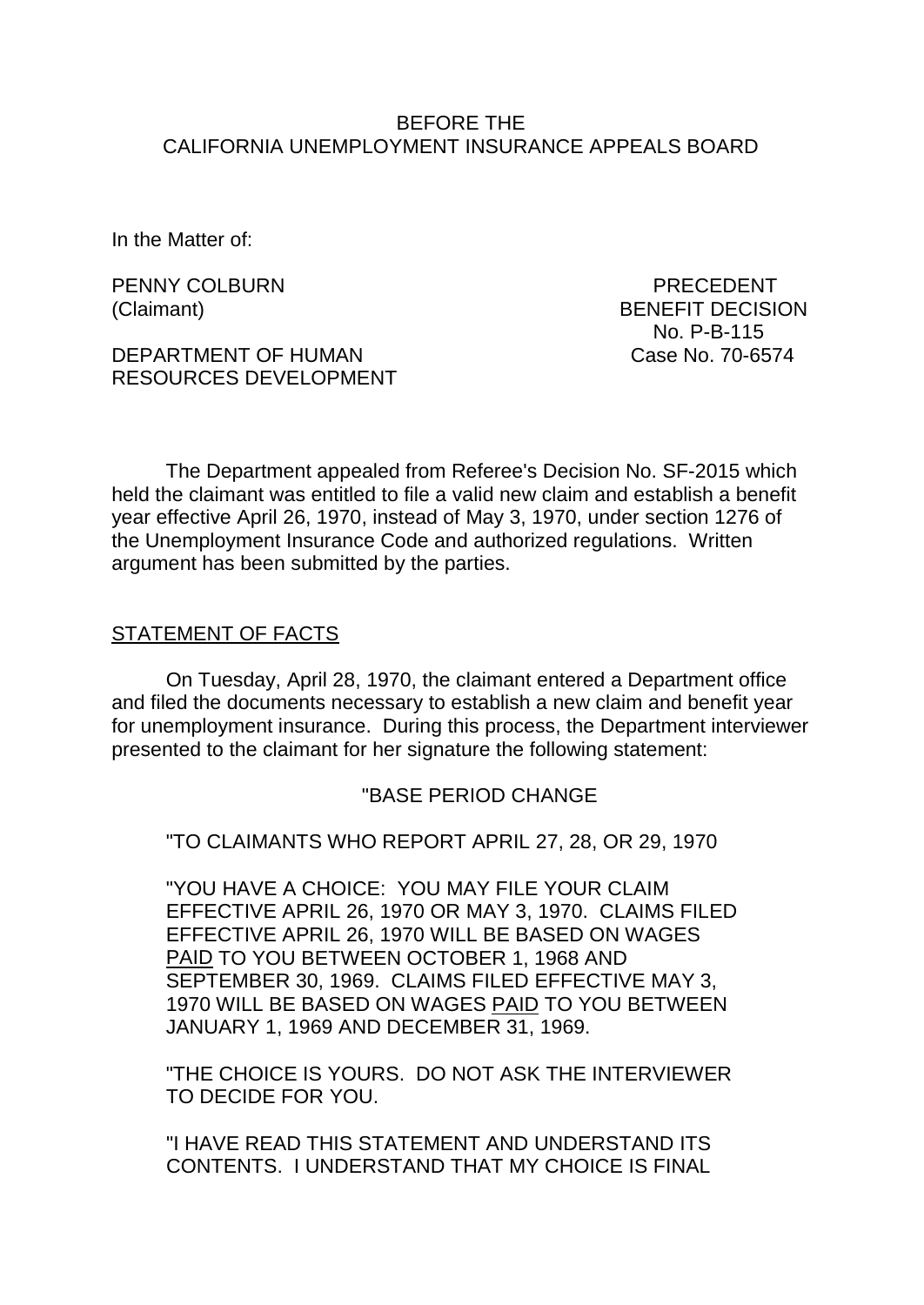P-B-115

## AND THAT NO CHANGES IN THE DATE OF MY CLAIM FOR UNEMPLOYMENT INSURANCE WILL BE MADE.

"I CHOOSE TO HAVE MY CLAIM FOR UNEMPLOYMENT INSURANCE BEGIN:

\_\_\_\_\_\_\_\_\_\_APRIL 26, 1970

(CHECK ONE) \_\_\_\_\_\_\_\_\_\_MAY 3, 1970"

The claimant first checked the April 26, 1970 beginning date. She then erased that check and instead checked the May 3, 1970 date. The claimant was not certain what the statement meant. She asked the interviewer, who gave a general explanation of base period wage credits. It is the Department's policy not to advise claimants to choose one benefit year over another in such circumstances as the interviewers do not then know what wages the claimants may have had in covered employment.

The claimant had earnings from advertising work of approximately \$1,827 from October through December 1968 and of approximately \$1,550 in January and February 1969. Commencing in March 1969 and continuing through December 1969, the claimant was the editor and publisher of a European magazine in San Francisco under a partnership arrangement for which she received a draw of about \$6,750. The claimant assumed the money drawn was wages and would be included as base period wages. Apparently, however, the claimant did not ask the interviewer about specific wages, their proper allocation, or the consequences because the claimant testified there was no discussion of what she had earned or the amount of benefits she might receive if she chose one period over the other.

The interviewer's explanation of the meaning of the base periods left the claimant still uncertain. She finally decided to accept the May 3, 1970 benefit year beginning date because her first day to report back to the Department office would not conflict with an appointment she had for a job interview in New York.

The claimant did not appeal from the notice of computation of her claim, which apparently excluded the \$6,750 as earnings from self-employment and not wages. Therefore, whether that exclusion was or was not proper is not a question for consideration in this appeal. The claimant first requested a change in the beginning date of her claim to April 26, 1970 when she was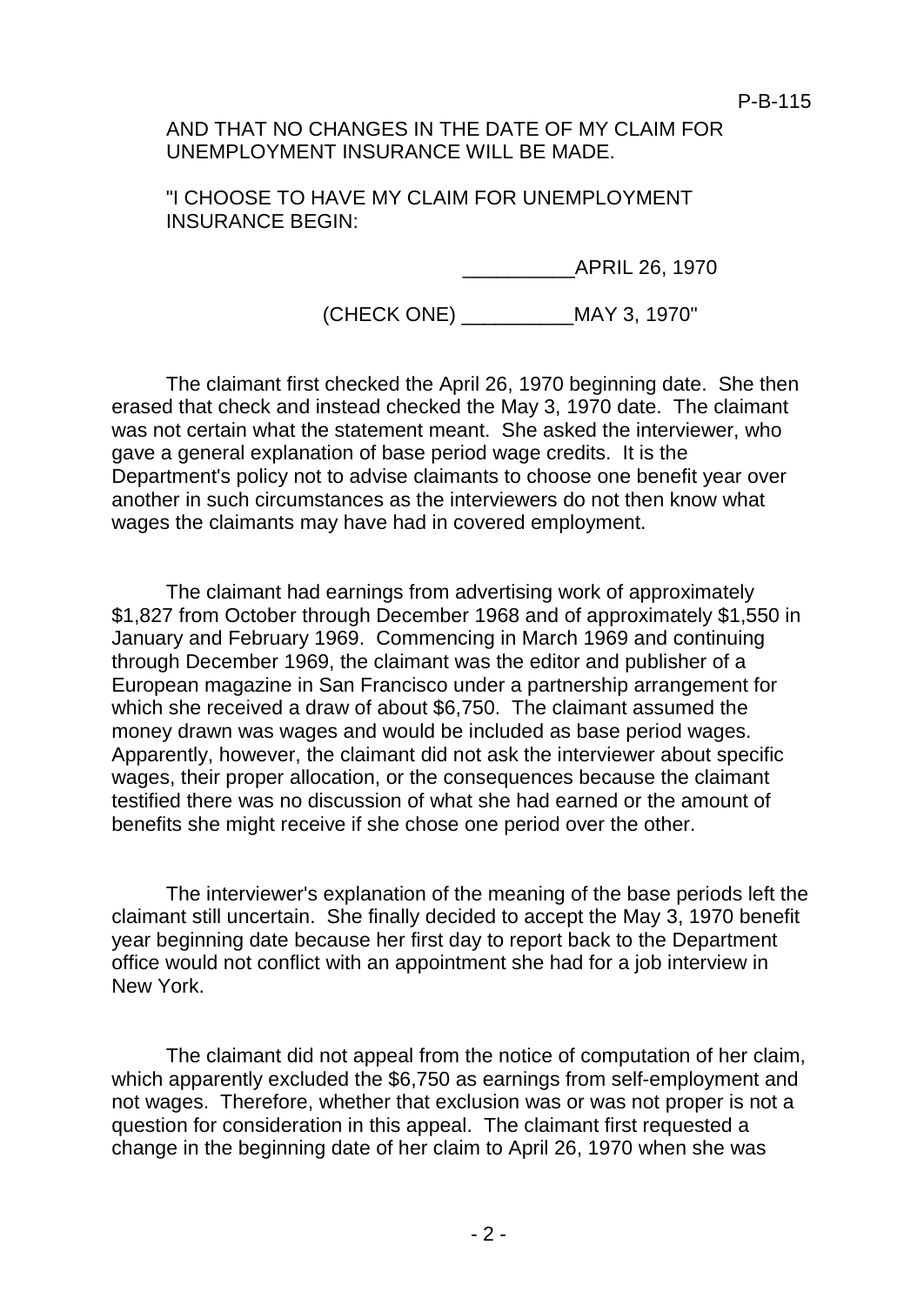notified in August that her award of benefits had been exhausted under her claim beginning May 3, 1970.

In reaching his conclusion, the referee reasoned that since the claimant physically filed her claim documents on Tuesday, April 28, 1970, her valid new claim and benefit year must begin on Sunday, April 26, 1970 and the Department had no authority under the law and regulations to offer the claimant a choice of some other beginning date.

The claimant contends that as she was given a choice of benefit year beginning dates, she should have been fully informed of the consequences so that she could intelligently decide.

The Department contends the claimant filed a valid claim which cannot be cancelled and which is binding on the claimant since no representations were made to her that may have misled her or were in any way erroneous.

# REASONS FOR DECISION

Section 1276 of the Unemployment Insurance Code provides in pertinent part as follows:

"1276. 'Benefit year', with respect to any individual, means the 52-week period beginning with the first day of the week with respect to which the individual first files a valid claim for benefits and thereafter the 52-week period beginning with the week in which such individual again files a valid claim after the termination of his last preceding benefit year. As used in this section, 'valid claim' means any claim for benefits made in accordance with the provisions of this division and authorized regulations if the individual filing the claim is unemployed and has been paid not less than the minimum amount of wages in employment for employers necessary to qualify for benefits. . . ."

Authorized regulations in Title 22 of the California Administrative Code provide in part as follows:

"1326-1. Benefit Claims--In General. Individuals who have become separated from their work or who are working on a part-time or reduced earnings basis on the effective date for which their claim for benefits was filed, and who desire to claim

### P-B-115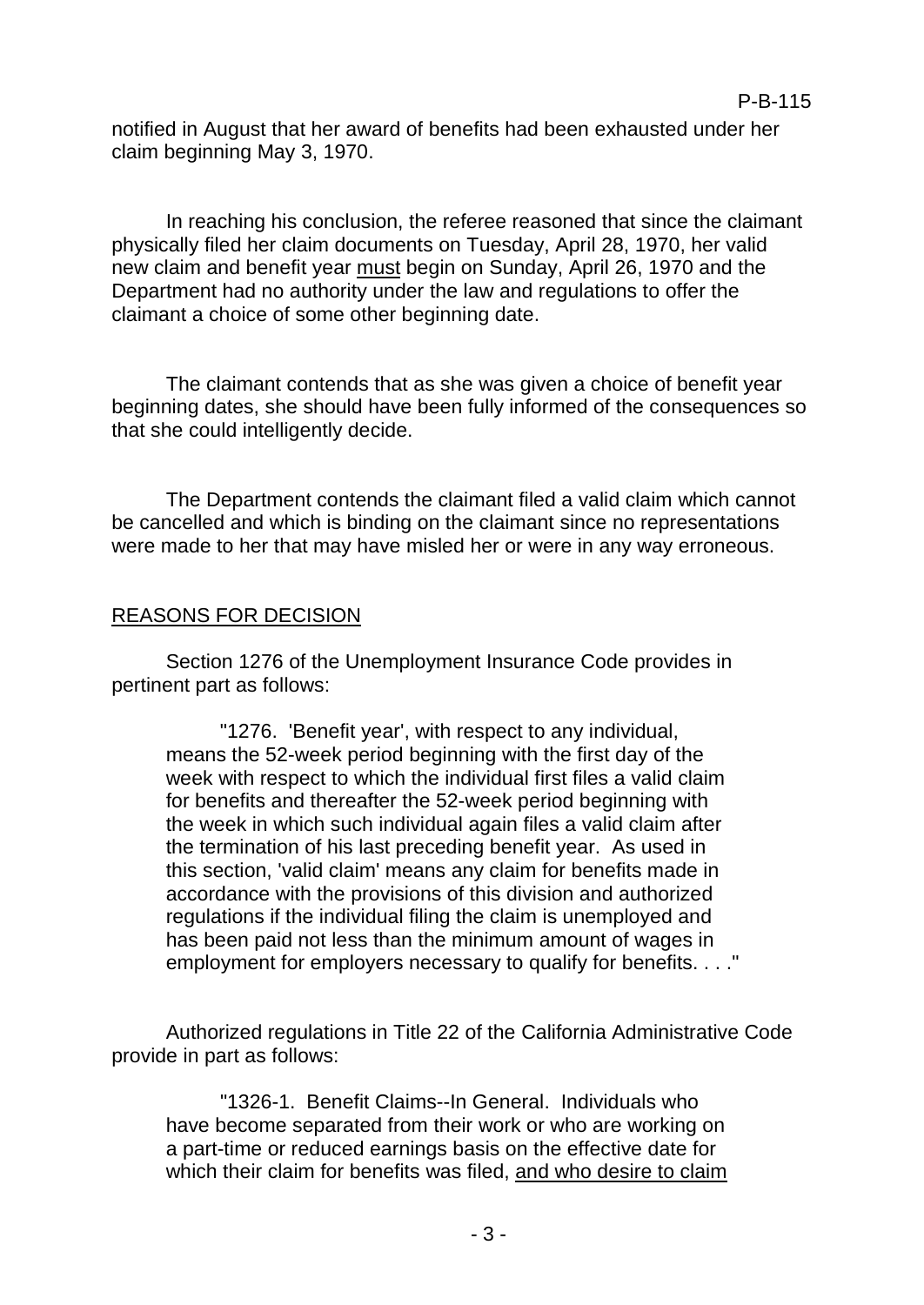benefits shall do so as prescribed in Sections 1326-2 through 1326-11 of these regulations." (Emphasis added)

"1326-3. Filing a New Claim for Benefits. A new claim may be filed by any person who has become separated from his work or who is working on a part-time or reduced earnings basis on the effective date for which his claim was filed, and shall set forth that:

(a) He has become separated from his work or is working on a part-time or reduced earnings basis;

(b) He registers for work;

(c) He claims benefits;

(d) Such other information as the department may require."

"1251-1. Definitions. Unless the context otherwise requires, the following terms used in these regulations relating to unemployment compensation benefits shall have the following meaning:

\* \* \*

"(c) 'New Claim' means an application for the establishment of a benefit year and for a determination of eligibility for benefits and a computation of the maximum benefits payable and the weekly rate."

"1253-1. The Term Week Defined. The term 'week' for benefit purposes means the seven consecutive days commencing at 12:01 a.m., Sunday, and ending 12 midnight the following Saturday."

"1253-2. Week--Total or Part-total Unemployment. 'Week of total or part-total unemployment' means the week of unemployment in which an individual registers in person at an employment office prior to the close of business on Wednesday of such week; however, if an individual registers subsequent to Wednesday and prior to Saturday, his week shall commence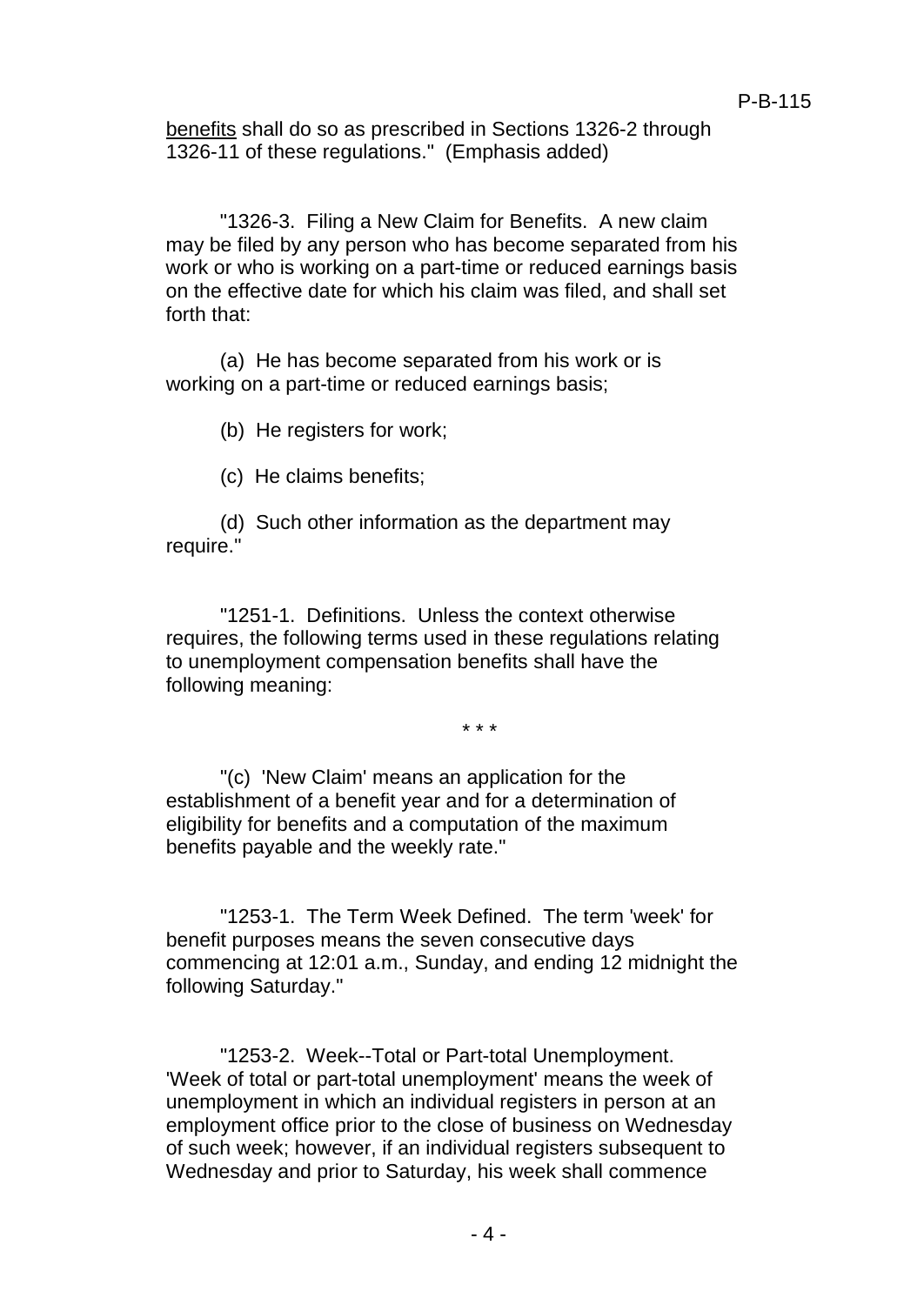the week immediately succeeding such registration except as provided in Section 1253-4 of these regulations. Thereafter his week shall be the week immediately following such week for subsequent continued weeks of unemployment."

Under sections 1280 and 1281 of the Unemployment Insurance Code, the claimant's highest quarter earnings and base period wage credits of about \$1,550 for the benefit year beginning May 3, 1970 would entitle her to a weekly benefit amount of \$59 for some 13 weeks. For a benefit year beginning April 26, 1970 the claimant could have added some \$1,827 base period wage credits for the last quarter of 1968 for a weekly benefit amount of \$65 payable for almost 26 full weeks. Obviously her selection made some substantial difference in both her weekly benefit amount and her potential maximum award. The claimant made a selection which she subsequently discovered was to her disadvantage. In our opinion the claimant is bound by that selection because: (1) she filed a valid claim for benefits effective May 3, 1970 and (2) she has established no basis upon which that valid claim may be disregarded.

The referee concluded the May 3, 1970 claim was invalid because the claimant physically filed the documents on Tuesday, April 28, 1970 and the claim could only begin on Sunday, April 26, 1970, under the law and authorized regulations. However, when the claimant filed those documents she did so with a statement that she chose to have her claim begin May 3 and not April 26.

Under section 1276 of the Unemployment Insurance Code, a "valid claim" must be made in accordance with authorized regulations, which in turn provide for the filing of claims by those "who desire to claim benefits . . ." (22 Cal. Adm. Code 1326-1)

In our opinion, the Department may not process as valid or effective a claim for a period as to which the claimant has clearly indicated she has no intention of filing a claim. Therefore, in the present case the Department could not accept the claimant's claim to begin April 26 because the claimant expressly stated she did not want her claim to begin that date. The Department accepted the date chosen by the claimant, May 3, 1970, and we conclude the claimant filed a valid claim effective that date even though she actually filed the documents the prior Tuesday. Since the claimant had already filed her documents, there was no reason for her to return to file them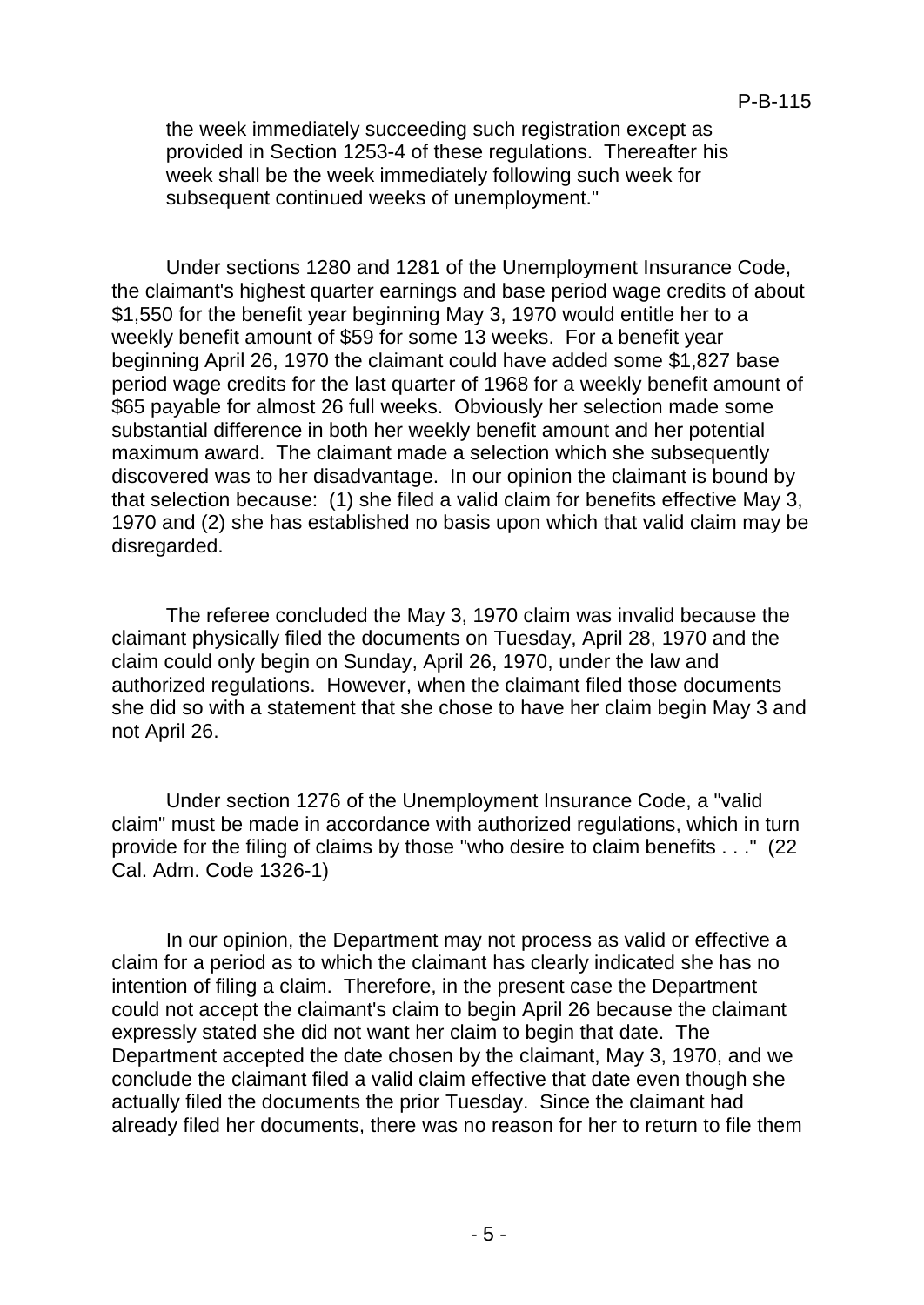again merely to meet some technical requirements of the regulations. "The law neither does nor requires idle acts." (Section 3532 of the California Civil Code)

In concluding that the May 3, 1970 claim was invalid the referee reasoned that the Department was not authorized to offer the claimant any choice in the matter under the law and the regulations when she physically filed the documents the previous Tuesday. Since the claimant chose not to file her claim effective April 26, 1970 so that the Department could not accept it effective that date, it is our opinion the fact the Department offered the claimant the choice relates not to the validity of the claim but to whether a basis exists for disregarding the valid claim.

In our prior decisions we have consistently held that once a valid claim for benefits is filed, there is no authority to cancel the claim under the Unemployment Insurance Code. Having filed a valid claim, the claimant is bound by her selection even though she subsequently may discover that her action was to her disadvantage. A person is presumed to intend the ordinary consequences of his voluntary act. (Section 665 of the California Evidence Code) Representatives of the Department are entitled to rely on this presumption in processing claims. The Unemployment Insurance Code and regulations adopted under the code do not require that representatives of the Department seek out unemployed workers on an individual basis and advise them of their potential rights under the code. If a claimant files a claim for benefits under a mistaken belief in what the law provides, she is bound by her voluntary act and must accept the consequences unless her mistake was in reliance upon representations made to her by the Department.

In Appeals Board Decision No. P-T-23 we recognized that it is now well settled that the doctrine of equitable estoppel may be applied against a governmental agency where justice and right require it. We set forth the four elements required to be present by the California Supreme Court in Driscoll v. City of Los Angeles (1967), 67 Cal. 2d 297, 431 P. 2d 245, 61 Cal. Rptr. 661:

- 1. The party to be estopped must be apprised of the facts;
- 2. He must intend that his conduct shall be acted upon, or must so act that the party asserting the estoppel had a right to believe it was so intended;
- 3. The other party must be ignorant of the true state of facts; and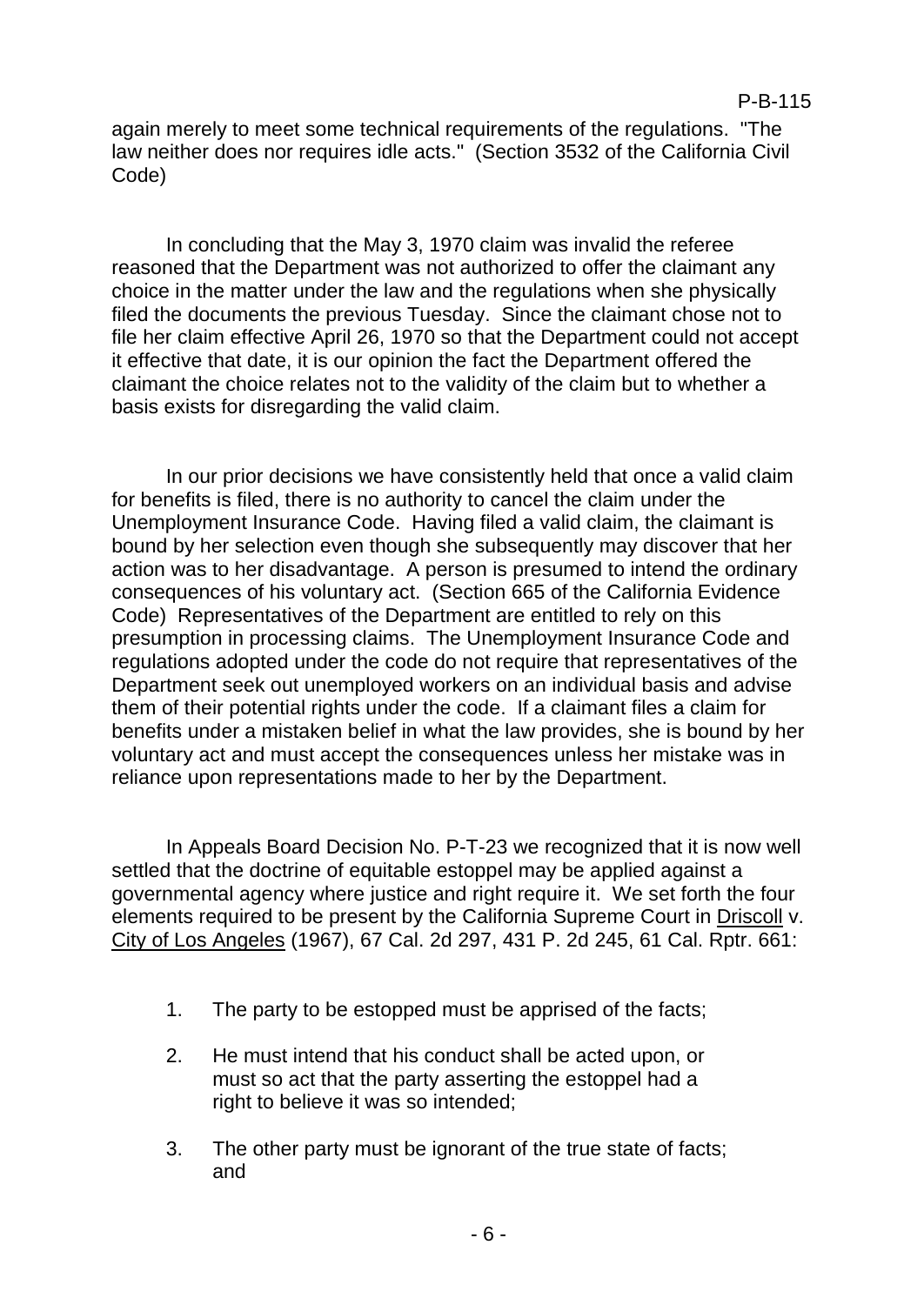4. He must rely upon the conduct to his injury.

The Supreme Court in the Driscoll case examined the totality of the circumstances, including such factors as whether the agency purported to advise and direct, or merely to inform and respond to inquiries, and the reasonableness of the agency's conduct or advice depending upon whether a basic fundamental right was involved or only some additional right.

In our prior decisions, we have recognized that misrepresentation upon which another may reasonably rely may occur not only through actual incorrect statements about what the law provides, but may occur also through omission or a failure to speak where there is a duty to speak and an opportunity to speak. (People v. Ocean Shore R. R. (1948), 32 Cal. 2d 406, 196 P. 2d 570, 6 A.L.R. 2d 1179) Although representatives of the Department have no duty to volunteer advice to claimants, when advice is given, particularly upon request, claimants are entitled to rely upon the representatives as informed persons and to place credence in the information given. (California Attorney General Opinion No. 47-144, 10 Ops. Cal. Atty. Gen. 32) Correct information may be misleading because it may be only part of the information which the claimant needs in order to act in accordance with his expressed intentions or to his best advantage.

In the present case the claimant contends that since the Department gave her a choice of benefit years, it should have furnished sufficient information so that she could make an intelligent decision, in particular to put her on notice that earnings in self-employment could not be used for base period wage credits.

However, the claimant was in no way denied the opportunity to file a claim or given any incorrect information; on the contrary, she was given a choice of claims. She certainly was alerted to the fact there must be some difference and that she must make the decision. Nevertheless, the claimant asked only general questions and did not ask about her specific earnings or the consequences of filing for one benefit year or the other. The claimant made her decision to serve her own convenience in job hunting. Even though she may have assumed her earnings from self-employment would be considered, it is not clear she would not have made the same decision she did had she been more fully informed.

In any event, the Department was not informed of the claimant's assumption or in any way responsible for it. Consequently, the first element